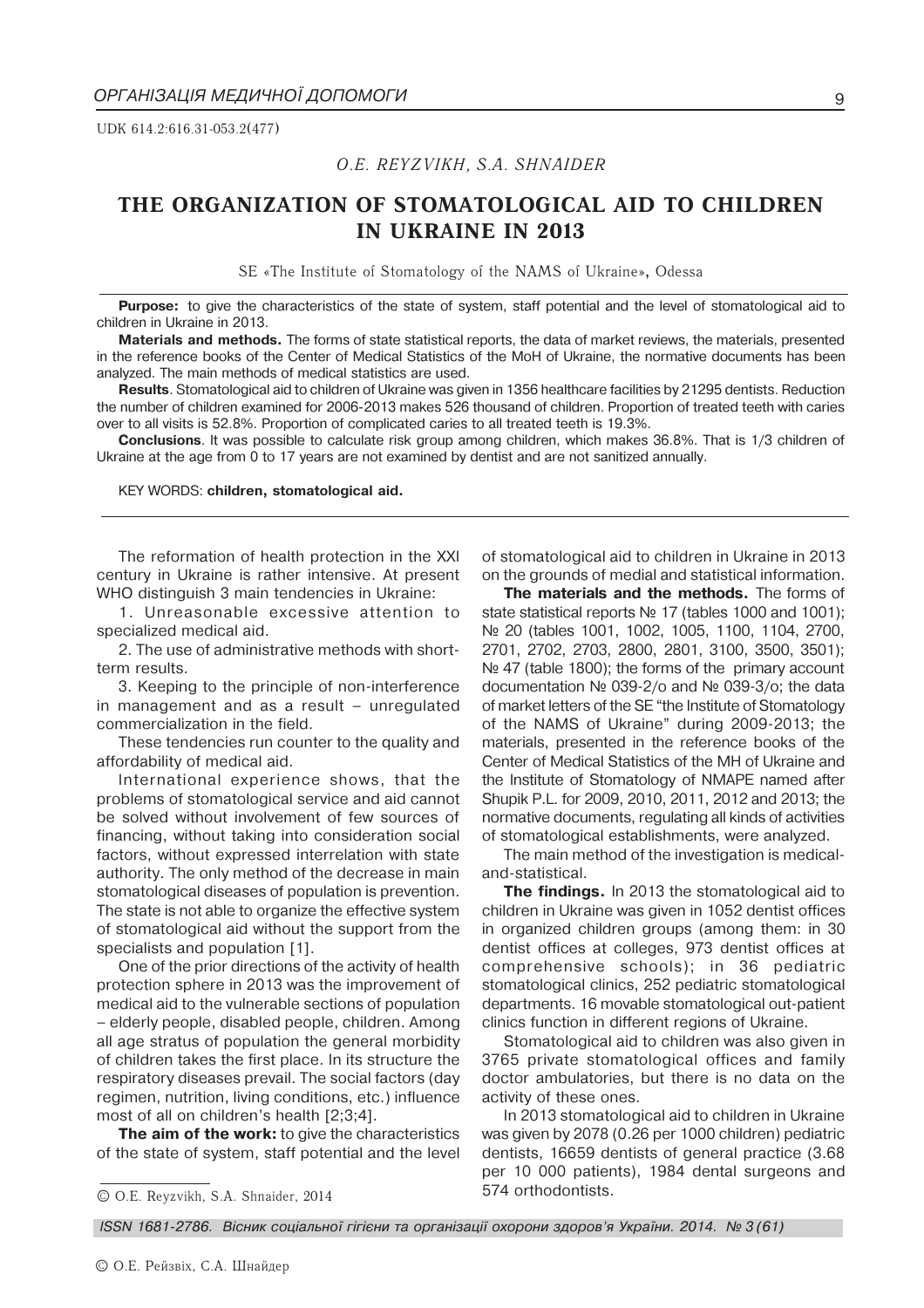The greatest number per 1000 children is in Ivano-Frankivs'k region (0.39), Lviv region (0.51), Kharkiv region (0.37) and in Kiev city (0.71). As for orthodontists, their total number in 2013 equaled 574 doctors; the greatest number per 10 000 children at the age of 0-17 years old is in Donets'k region (0.17), Lviv and Kharkiv regions (0.16), Poltava region (0.19) and Kiev city (0.31).

It is worth pointing out, that the distribution of the positions in different regions of Ukraine, and

also within one region for urban and rural localities differs considerably. In some regions the junior specialists with secondary education certificates take the positions of pediatric dentists.

During 2002-2013 the number of pediatric dentists shortened by 149 specialists (6.7%); the provision with pediatric dentists decreased in 0.21 correspondingly. As for orthodontists their number has shortened by 157 doctors (Tab. 1).

|  |  | Table 1. The number of pediatric dentists in the clinics of MH of Ukraine and provision of |                    |  |  |  |  |
|--|--|--------------------------------------------------------------------------------------------|--------------------|--|--|--|--|
|  |  |                                                                                            | children with them |  |  |  |  |

|       |                   | Dentists              | Among them  |                      |               |                       |  |  |
|-------|-------------------|-----------------------|-------------|----------------------|---------------|-----------------------|--|--|
| Years | (the whole group) |                       |             | pediatric            | orthodontists |                       |  |  |
|       | Abs. number       | Per 10000<br>patients | Abs. number | Per 1000<br>patients | Abs. number   | Per 10000<br>patients |  |  |
| 2002  | 20416             | 4,27                  | 2227        | 0.47                 | 417           | 0.09                  |  |  |
| 2006  | 20539             | 4,42                  | 2116        | 0.46                 | 480           | 0.10                  |  |  |
| 2013  | 22223             | 4,91                  | 2078        | 0.26                 | 574           | 0.13                  |  |  |

In 2002 64,9% of pediatric dentists (from the total number of dentists) were certified; in 2013 this index made 67,6%.

During 2002-2013 the total number of visits to pediatric dentists and junior dental specialists reduced by 290497 visits (Tab. 2). Unit weight of state-financed visits by pediatric dentists made 99.5% to the general number of visits to dentists.

It is necessary to point out, that during 11 years, the number of children, examined at planned sanitization shortened by 240410, and in comparison to  $2012 - by 70916$  ones. But the demographic situation in the country should be taken into consideration as well. The data on planned sanitization are given in tables 3, 4, 5.

| Table 2. The number of visits to pediatric dentists and junior dental specialists |  |
|-----------------------------------------------------------------------------------|--|
|-----------------------------------------------------------------------------------|--|

|                                                           | 2002              | 2006              | 2013              |
|-----------------------------------------------------------|-------------------|-------------------|-------------------|
| Indices                                                   | (up to the age 14 | (up to the age 17 | (up to the age 17 |
|                                                           | inclusive)        | inclusive)        | inclusive)        |
| The total number of visits (abs.)                         | 13190058          | 14080691          | 12899561          |
| The number of visits per one person $(\% )$               | 1,7               | 1.6               | 1,6               |
| The unit weight of primary visits among all visits $(\%)$ | 50,9              | 49,6              | 50,8              |
| The unit weight of state-financed visits to all visits to | 99.5              | 99,8              | 99,5              |
| dentist $(\% )$                                           |                   |                   |                   |

| Table 3. The work of the dentist's office. The planned sanitization of children |  |
|---------------------------------------------------------------------------------|--|
|---------------------------------------------------------------------------------|--|

|                                                                                      | 2002               | 2006               | 2013               |
|--------------------------------------------------------------------------------------|--------------------|--------------------|--------------------|
| <b>Indices</b>                                                                       | (up to the age 14) | (up to the age 17) | (up to the age 17) |
|                                                                                      | inclusive)         | inclusive)         | inclusive)         |
| Examined at planned sanitization                                                     | 5707868            | 5993196            | 5467458            |
| including the ones, examined in self-supporting<br>clinics (offices)                 | 21093              | 14196              | 15813              |
| Unit weight of planning examined patients to the<br>corresponding population $(\% )$ | 71,8               | 68,1               | 68,4               |
| including the ones, examined in self-supporting<br>clinics (offices)                 | 0,26               | 0,2                | 0,2                |
| Unit weight of planning examined patients,<br>applied for stomatological aid $(\%)$  | 43,2               | 42,6               | 42,4               |
| including the ones, examined in self-supporting<br>clinics (offices)                 | 33,2               | 47,8               | 23,7               |

*ISSN 1681-2786. Вісник соціальної гігієни та організації охорони здоров'я України. 2014. № 3 (61)*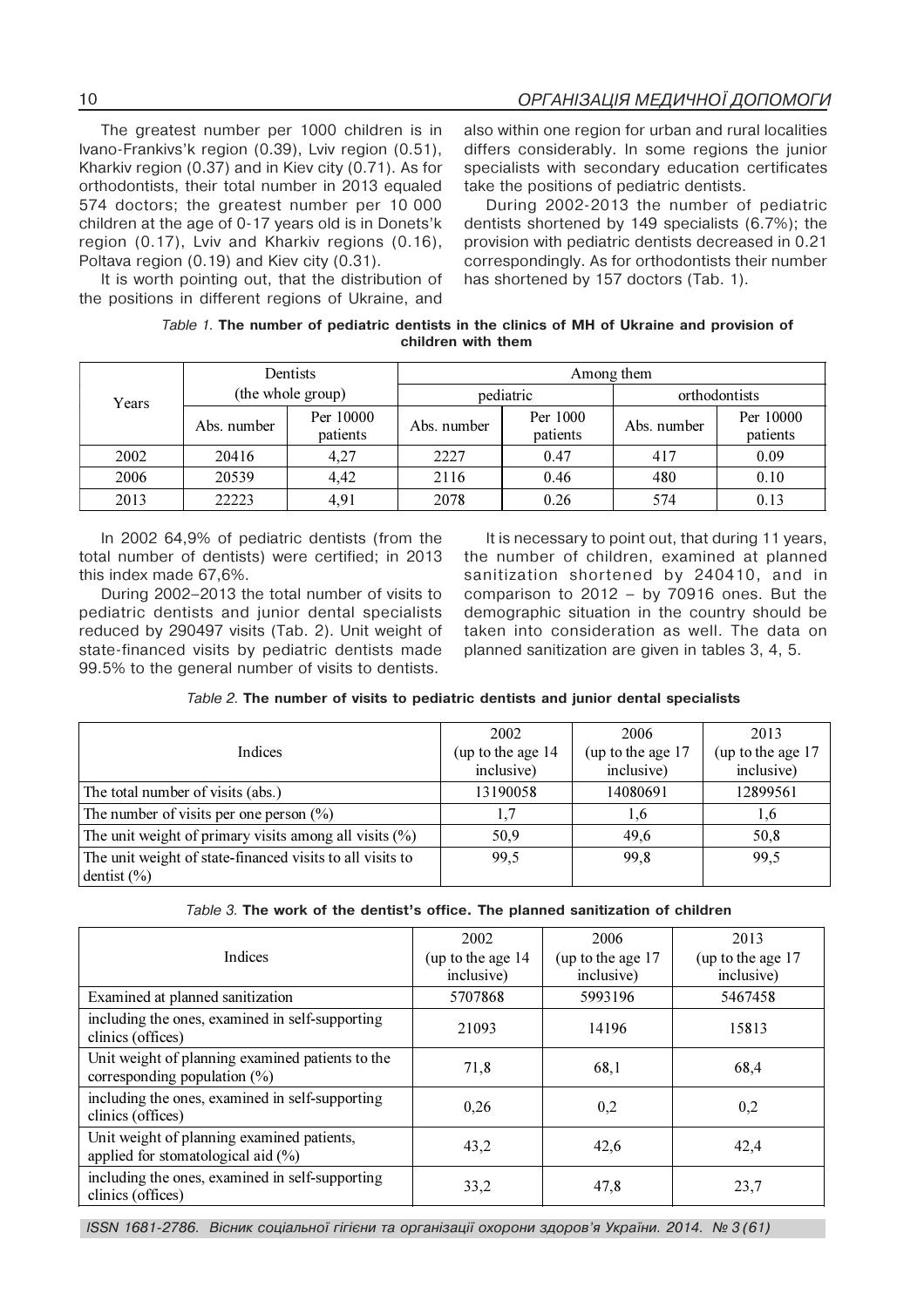| Indices                                                                                                  | 2002<br>(up to the age 14) | 2006<br>(up to the age 17 | 2013<br>(up to the age 17 |
|----------------------------------------------------------------------------------------------------------|----------------------------|---------------------------|---------------------------|
|                                                                                                          | inclusive)                 | inclusive)                | inclusive)                |
| From the examined ones, requiring sanitization (abs)                                                     | 2984418                    | 3003208                   | 2650185                   |
| Among examined at planned sanitization, requiring<br>sanitization to the corresponding population $(\%)$ | 37,5                       | 34,1                      | 33,2                      |
| Among examined at planned sanitization, requiring<br>sanitization to the number of examined ones $(\% )$ | 52,3                       | 50,1                      | 48,5                      |
| The number of sanitized ones from those, who required<br>sanitization (abs)                              | 2494915                    | 2477565                   | 2144557                   |
| Unit weight of sanitized ones at planned sanitization<br>from the number of those, who requires $(\% )$  | 83,6                       | 82,5                      | 80,9                      |

# Table 4. The planned sanitization of children in Ukraine in 2002-2013

|                                                          | 2002              | 2006               | 2013              |
|----------------------------------------------------------|-------------------|--------------------|-------------------|
| Indices                                                  | (up to the age 14 | (up to the age 17) | (up to the age 17 |
|                                                          | inclusive)        | inclusive)         | inclusive)        |
| Sanitized at planned sanitization and at application for | 3627859           | 3595165            | 3260100           |
| including the ones, sanitized in self-supporting clinics | *                 | *                  | 14285             |
| (offices)                                                |                   |                    |                   |
| Unit weight of sanitized ones to the corresponding       | 45,6              | 40,8               | 40,8              |
| population $(\%)$                                        |                   |                    |                   |
| including the ones, sanitized in self-supporting clinics | $\ast$            | $\ast$             | 0,2               |
| (offices)                                                |                   |                    |                   |
| Unit weight of sanitized ones to all visits for          | 27,5              | 25,5               | 25,3              |
| stomatological aid $(\%)$                                |                   |                    |                   |
| including the ones, sanitized in self-supporting clinics | $\ast$            | $\ast$             | 21,4              |
| (offices)                                                |                   |                    |                   |

At planned sanitization 5 467 458 children were examined in 2013; 5 538 374 - in 2012, and 5 993 196 - in 2006. That is, the shortening of the number of examined children during 2012 - 2013 equaled 71 000 ones, and during 2006-2013 -526 000 children (Fig. 1).



Figure 1. Children examined at planned sanitization

To calculate group of risk by the indices of planned sanitization of children the authors managed only since 2009 (Tab. 6).

The conclusion: 1/3 of children in Ukraine is not examined and is not sanitized annually.

To determine the level of orthodontic aid turned out much more difficult than it seemed. The government did not pay such great attention to this problem 11 years ago and even before, as it does at present.

The indices, characterizing the level of orthodontic aid to children in Ukraine are given in the table 7.

ISSN 1681-2786. Вісник соціальної гігієни та організації охорони здоров'я України. 2014. № 3 (61)

11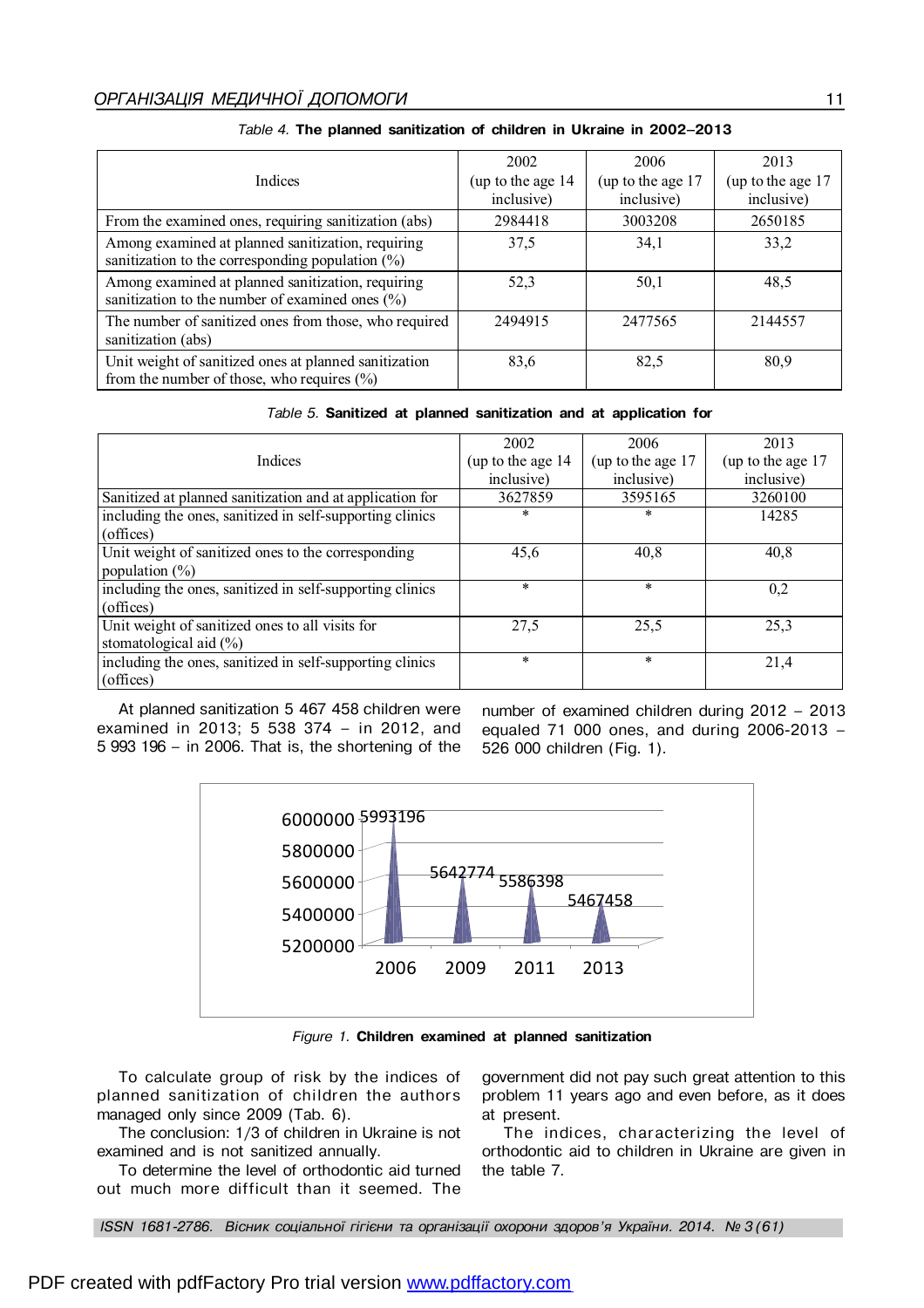| Indices of sanitization | 2009      | 2010          | 2011      | 2012          | 2013      |
|-------------------------|-----------|---------------|-----------|---------------|-----------|
| Unexamined              | 31,1%     | 28,4%         | 30,2%     | 30,5%         | 30,5%     |
| (of population)         | 2 547 028 | 2 2 9 4 7 0 7 | 2417038   | 2 4 1 4 5 7 2 | 2 430 509 |
| Not sanitized           | 491 222   | 510 614       | 484 658   | 486 515       | 505 628   |
| (of requirement)        |           |               |           |               |           |
| Group of risk among     | 3 038 250 | 2 805 321     | 2 901 696 | 2 901 087     | 2 936 137 |
| children                | 37,1%     | 34,7%         | 36,3%     | 36,4%         | 36,8%     |

*Table 6.* **The indices of the planned sanitization of children**

# *Table 7.* **The orthodontic aid to children**

|                                                                                          | 2002                           | 2006                           | 2008                          | 2013                           |
|------------------------------------------------------------------------------------------|--------------------------------|--------------------------------|-------------------------------|--------------------------------|
| Indices                                                                                  | (up to 14 years)<br>inclusive) | (up to 17 years)<br>inclusive) | (up to 17 years<br>inclusive) | (up to 17 years)<br>inclusive) |
| Number of patients, examined by orthodontist<br>for the first time (abs)                 | $\star$                        | $\star$                        | 10972                         | 400196                         |
| Number of patients, examined by orthodontist<br>for the first time<br>(to 10 000 people) | $\star$                        | $\star$                        | 2.9                           | 500,8                          |
| Number of patients, having completed<br>orthodontic treatment (abs)                      | 81863                          | 105303                         | 55003                         | 48565                          |
| Number of patients, having completed<br>orthodontic treatment<br>(to 10 000 people)      | 103,0                          | 119,6                          | 66,1                          | 60,8                           |

In 2013 the unit weight of sanitized teeth on caries to the total number of visits to dentist by children up to 17 years inclusive equaled 52.8%. The unit weight of complicated caries to the total number of teeth, sanitized on caries, made 19.3%, that is by 0.9% more than in 2012.

The data on therapeutic and preventive measures are presented in the Table 8. In 2012 the course of treatment of oral mucous membrane diseases in children was held in 142 705 cases, that is by 11 710 higher, than in 2008, at that, in private dentist's offices such aid was given in 5.3% of general cases.

| Table 8. The therapeutic and preventive measures in children during 2008-2013 |  |  |  |  |  |
|-------------------------------------------------------------------------------|--|--|--|--|--|
|-------------------------------------------------------------------------------|--|--|--|--|--|

| <b>Indices</b>                                                               | 2008    | 2009    | 2010    | 2013    |
|------------------------------------------------------------------------------|---------|---------|---------|---------|
| Number of teeth, treated on caries (abs)                                     | 7726419 | 7450319 | 7470415 | 6808837 |
| Unit weight of teeth, treated on caries, to all<br>visits to dentist $(\%)$  | 55,9    | 56,0    | 55,0    | 52,8    |
| Number of treated teeth with complicated caries<br>(abs)                     | 1299381 | 1305609 | 1293457 | 1312120 |
| Unit weight of complicated caries to all teeth,<br>treated on caries $(\% )$ | 22,1    | 22,3    | 17,3    | 19,3    |
| The treatment of oral mucous membrane<br>diseases (abs)                      | 130995  | 134768  | 143813  | 140415  |
| Morbidity of oral mucous membrane<br>(to 10 000 people)                      | 157,3   | 164,6   | 178.0   | 175,7   |

Well-known difficulties in stomatological clinics at provision with free stomatological aid occur because of insufficient financing. Especially short material logistics is observed in pediatric dentistry [5;6].

As a result of the investigations held in Donets'k region, the authors have drawn the conclusion, that the information awareness of medical insurance of dentists at general visit of children is on the very

12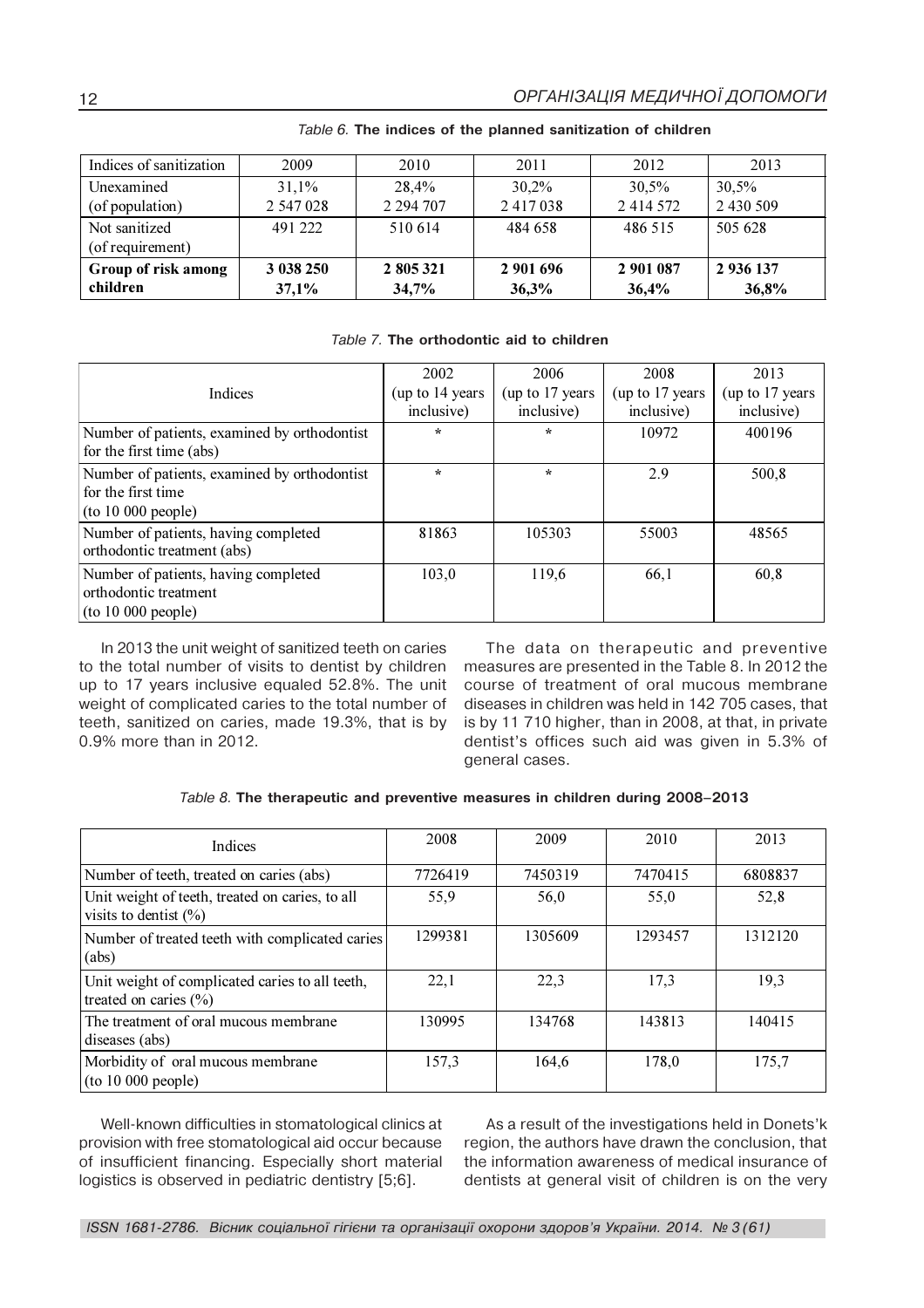low level; the wish to get the information on this problem was shown by dentists at the age of 40-54 with the record of serving not less than 15 years; dentists consider their material interests to be the main motive for the beginning of the work of the system of medical insurance, this fact in its turn is explained by uncertainty in material state, connected to social transformation [6].

On the basis of the given above material we can draw the following conclusion: during 11 years the number of visits to dentist by children shortened considerably (by 290 497 visits); 99.5% of visits to state-financed stomatological clinics. The authors managed to estimate the group of risk among children as the result of the analysis of the data of planned sanitization of children. It makes 36.8%. It means that 1/3 children in Ukraine at the age from 0 to 17 years are not examined by dentist and are not sanitized annually.

The stomatological morbidity of children remains high. The present organizational model and principles of the financing of stomatological aid cannot improve the situation. The new model of pediatric stomatological aid, which can solve the problems today, has not been created in pilot regions yet. It is necessary to elaborate the model of stomatological prophylactic medical examination of children. 95% of stomatological aid to children is given in state-financed medicoprophylactic institutions. The new organizational scheme should stipulate the development of state-financed stomatological aid. The certified level of all kinds of free stomatological aid to children requires the exact determination.

**Prospects for further research**: the study results are to provide on-preventive and curative care for children, especially in organized children's groups and given somatogenic nature of dental diseases.

#### **Literature**

- *1. Leontjev V. K.* Models of stomatological aid to population at market conditions [Electronic resource] / V. K. Leontjev. Access mode : http://www.mednovosti.by/journal.aspx?article=4620
- *2. Muzychina A. A.* The attitude of dentists at general visit of children to the problems of reformation of the system of health protection in dentistry and implementation of voluntary medical insurance and obligatory medical insurance for the improvement of dental health of children [Electronic resource] / A. A. Muzychina, I. A. Sukhobokova. - Access mode : http://archive.nbuv.gov.ua/portal/chem\_biol/glv/2010\_4/muzch.pdf
- *3. Panchishin N. Ya.* The morbidity of children in Ukraine and the factors, influencing health of children / N. Ya. Panchishin, V. L. Smirnova, O. Ya. Galyts'ka-Kharkhalis // Urgent problems in pediatrics, obstetrics and gynecology. - 2011. -Vol.  $2. - P. 131 - 132$ .
- 4. The reports of the main out-of-staff specialists on dentistry in 2009. / Dental technologies. Special issue to the IV(XI) Congress of Ukrainian Dental Association.  $-$  Donets'k.  $-$  2010.  $-$  160 p.
- *5. The results* of the work of Health Protection in Ukraine : 2013 [Electronic resource]. K., 2014. Access mode : http://www.uiph.kiev.ua/dawnload/Vidavnictvo/Rezultati%20dijalnosti%20OZ.%202013.pdf
- 6. *Ustinov O. V.* The urgent problems of health and health protection in the 3<sup>rd</sup> millennium / O. V. Ustinov // Ukrainian medical periodical.  $-2013. - Vol. 3 (95)$ .

### ОРГАНІЗАЦІЯ НАДАННЯ СТОМАТОЛОГІЧНОЇ ДОПОМОГИ ДИТЯЧОМУ НАСЕЛЕННЮ УКРАЇНИ **У 2013 РОШ**

О.Е. Рейзвіх, С.А. Шнайдер

ДУ «Інститут стоматології Національної академії медичних наук України», м. Одеса

**Мета:** надати характеристику стану мережі, кадрового потенціалу та рівня надання стоматологічної допомоги дитячому населенню України у 2013 році.

Матеріали і методи. Проаналізовано форми державної статистичної звітності, дані кон'юнктурних оглядів, матеріали Центру медичної статистики МОЗ України, відповідні нормативні документи. Застосовувалися загальноприйняті методи медичної статистики.

**Результати**. Стоматологічна допомога дитячому населенню України надавалась у 1356 закладах охорони здоров'я 21295 лікарями-стоматологами. Зменшення кількості оглянутих дітей за 2006–2013 рр. становить 526 тис. дітей. Питома вага пролікованих зубів з приводу карієсу до усіх відвідувань становить 52,8%. Питома вага ускладненого карієсу до усіх пролікованих зубів - 19,3%,

Висновки. Вдалося вирахувати групу ризику серед дитячого населення, що становить 36,8%. Тобто 1/ 3 дітей України віком від 0 до 17 років щорічно не оглядається лікарем-стоматологом і не санується.

КЛЮЧОВІ СЛОВА: дитяче населення, стоматологічна допомога.